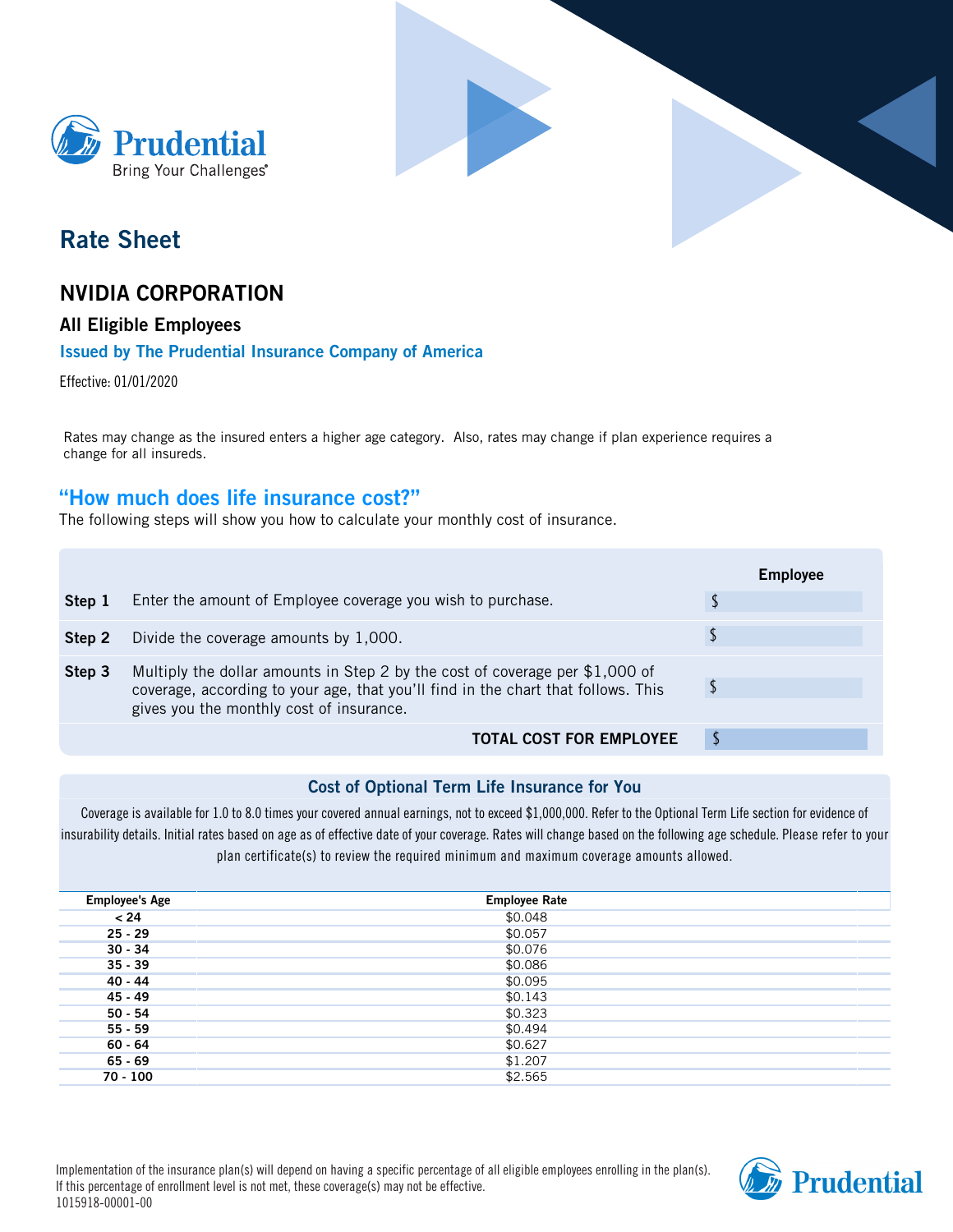|                               | <b>Example</b>                                |
|-------------------------------|-----------------------------------------------|
| A 35 year-old employee elects | \$75,000 of Optional Term Life for themselves |
| Employee Monthly Cost         | \$6.45 (\$75,000 / 1,000 x \$0.086)           |

## **Spouse / Domestic Partner - Optional Dependent Term Life Monthly Cost per Coverage Amount**

Coverage is available in increments of \$10,000 to a maximum of \$500,000, not to exceed 100% of your combined Basic and Optional Term Life coverage amount. Refer to the Optional Dependent Term Life section for evidence of insurability details. Initial rates based on age as of effective date of your coverage. Rates will change based on the following age schedule.

|          | \$10,000 | \$20,000 | \$30,000 | \$40,000 | \$50,000 | \$60,000 | \$70,000 | \$80,000 | \$90,000 | \$100,000 | \$110,000 | \$120,000 | \$130,000 |
|----------|----------|----------|----------|----------|----------|----------|----------|----------|----------|-----------|-----------|-----------|-----------|
| Age      |          |          |          |          |          |          |          |          |          |           |           |           |           |
| $0 - 24$ | \$0.48   | \$0.96   | \$1.44   | \$1.92   | \$2.40   | \$2.88   | \$3.36   | \$3.84   | \$4.32   | \$4.80    | \$5.28    | \$5.76    | \$6.24    |
| 25-29    | \$0.57   | \$1.14   | \$1.71   | \$2.28   | \$2.85   | \$3.42   | \$3.99   | \$4.56   | \$5.13   | \$5.70    | \$6.27    | \$6.84    | \$7.41    |
| 30-34    | \$0.76   | \$1.52   | \$2.28   | \$3.04   | \$3.80   | \$4.56   | \$5.32   | \$6.08   | \$6.84   | \$7.60    | \$8.36    | \$9.12    | \$9.88    |
| 35-39    | \$0.86   | \$1.72   | \$2.58   | \$3.44   | \$4.30   | \$5.16   | \$6.02   | \$6.88   | \$7.74   | \$8.60    | \$9.46    | \$10.32   | \$11.18   |
| 40-44    | \$0.95   | \$1.90   | \$2.85   | \$3.80   | \$4.75   | \$5.70   | \$6.65   | \$7.60   | \$8.55   | \$9.50    | \$10.45   | \$11.40   | \$12.35   |
| 45-49    | \$1.43   | \$2.86   | \$4.29   | \$5.72   | \$7.15   | \$8.58   | \$10.01  | \$11.44  | \$12.87  | \$14.30   | \$15.73   | \$17.16   | \$18.59   |
| 50-54    | \$3.23   | \$6.46   | \$9.69   | \$12.92  | \$16.15  | \$19.38  | \$22.61  | \$25.84  | \$29.07  | \$32.30   | \$35.53   | \$38.76   | \$41.99   |
| 55-59    | \$4.94   | \$9.88   | \$14.82  | \$19.76  | \$24.70  | \$29.64  | \$34.58  | \$39.52  | \$44.46  | \$49.40   | \$54.34   | \$59.28   | \$64.22   |
| 60-64    | \$6.27   | \$12.54  | \$18.81  | \$25.08  | \$31.35  | \$37.62  | \$43.89  | \$50.16  | \$56.43  | \$62.70   | \$68.97   | \$75.24   | \$81.51   |
| 65-69    | \$12.07  | \$24.14  | \$36.21  | \$48.28  | \$60.35  | \$72.42  | \$84.49  | \$96.56  | \$108.63 | \$120.70  | \$132.77  | \$144.84  | \$156.91  |
| 70-100   | \$25.65  | \$51.30  | \$76.95  | \$102.60 | \$128.25 | \$153.90 | \$179.55 | \$205.20 | \$230.85 | \$256.50  | \$282.15  | \$307.80  | \$333.45  |

|          | \$140,000 | \$150,000 | \$160,000 | \$170,000 | \$180,000 | \$190,000 | \$200,000 | \$210,000 | \$220,000 | \$230,000 | \$240,000 | \$250,000 | \$260,000 |
|----------|-----------|-----------|-----------|-----------|-----------|-----------|-----------|-----------|-----------|-----------|-----------|-----------|-----------|
| Age      |           |           |           |           |           |           |           |           |           |           |           |           |           |
| $0 - 24$ | \$6.72    | \$7.20    | \$7.68    | \$8.16    | \$8.64    | \$9.12    | \$9.60    | \$10.08   | \$10.56   | \$11.04   | \$11.52   | \$12.00   | \$12.48   |
| 25-29    | \$7.98    | \$8.55    | \$9.12    | \$9.69    | \$10.26   | \$10.83   | \$11.40   | \$11.97   | \$12.54   | \$13.11   | \$13.68   | \$14.25   | \$14.82   |
| 30-34    | \$10.64   | \$11.40   | \$12.16   | \$12.92   | \$13.68   | \$14.44   | \$15.20   | \$15.96   | \$16.72   | \$17.48   | \$18.24   | \$19.00   | \$19.76   |
| 35-39    | \$12.04   | \$12.90   | \$13.76   | \$14.62   | \$15.48   | \$16.34   | \$17.20   | \$18.06   | \$18.92   | \$19.78   | \$20.64   | \$21.50   | \$22.36   |
| 40-44    | \$13.30   | \$14.25   | \$15.20   | \$16.15   | \$17.10   | \$18.05   | \$19.00   | \$19.95   | \$20.90   | \$21.85   | \$22.80   | \$23.75   | \$24.70   |
| 45-49    | \$20.02   | \$21.45   | \$22.88   | \$24.31   | \$25.74   | \$27.17   | \$28.60   | \$30.03   | \$31.46   | \$32.89   | \$34.32   | \$35.75   | \$37.18   |
| 50-54    | \$45.22   | \$48.45   | \$51.68   | \$54.91   | \$58.14   | \$61.37   | \$64.60   | \$67.83   | \$71.06   | \$74.29   | \$77.52   | \$80.75   | \$83.98   |
| 55-59    | \$69.16   | \$74.10   | \$79.04   | \$83.98   | \$88.92   | \$93.86   | \$98.80   | \$103.74  | \$108.68  | \$113.62  | \$118.56  | \$123.50  | \$128.44  |
| 60-64    | \$87.78   | \$94.05   | \$100.32  | \$106.59  | \$112.86  | \$119.13  | \$125.40  | \$131.67  | \$137.94  | \$144.21  | \$150.48  | \$156.75  | \$163.02  |
| 65-69    | \$168.98  | \$181.05  | \$193.12  | \$205.19  | \$217.26  | \$229.33  | \$241.40  | \$253.47  | \$265.54  | \$277.61  | \$289.68  | \$301.75  | \$313.82  |
| 70-100   | \$359.10  | \$384.75  | \$410.40  | \$436.05  | \$461.70  | \$487.35  | \$513.00  | \$538.65  | \$564.30  | \$589.95  | \$615.60  | \$641.25  | \$666.90  |

|          | \$270,000 | \$280,000 | \$290,000 | \$300,000 | \$310,000 | \$320,000 | \$330,000 | \$340,000 | \$350,000 | \$360,000 | \$370,000 | \$380,000 |  |
|----------|-----------|-----------|-----------|-----------|-----------|-----------|-----------|-----------|-----------|-----------|-----------|-----------|--|
| Age      |           |           |           |           |           |           |           |           |           |           |           |           |  |
| $0 - 24$ | \$12.96   | \$13.44   | \$13.92   | \$14.40   | \$14.88   | \$15.36   | \$15.84   | \$16.32   | \$16.80   | \$17.28   | \$17.76   | \$18.24   |  |
| 25-29    | \$15.39   | \$15.96   | \$16.53   | \$17.10   | \$17.67   | \$18.24   | \$18.81   | \$19.38   | \$19.95   | \$20.52   | \$21.09   | \$21.66   |  |
| 30-34    | \$20.52   | \$21.28   | \$22.04   | \$22.80   | \$23.56   | \$24.32   | \$25.08   | \$25.84   | \$26.60   | \$27.36   | \$28.12   | \$28.88   |  |
| 35-39    | \$23.22   | \$24.08   | \$24.94   | \$25.80   | \$26.66   | \$27.52   | \$28.38   | \$29.24   | \$30.10   | \$30.96   | \$31.82   | \$32.68   |  |
| 40-44    | \$25.65   | \$26.60   | \$27.55   | \$28.50   | \$29.45   | \$30.40   | \$31.35   | \$32.30   | \$33.25   | \$34.20   | \$35.15   | \$36.10   |  |
| 45-49    | \$38.61   | \$40.04   | \$41.47   | \$42.90   | \$44.33   | \$45.76   | \$47.19   | \$48.62   | \$50.05   | \$51.48   | \$52.91   | \$54.34   |  |
| 50-54    | \$87.21   | \$90.44   | \$93.67   | \$96.90   | \$100.13  | \$103.36  | \$106.59  | \$109.82  | \$113.05  | \$116.28  | \$119.51  | \$122.74  |  |
| 55-59    | \$133.38  | \$138.32  | \$143.26  | \$148.20  | \$153.14  | \$158.08  | \$163.02  | \$167.96  | \$172.90  | \$177.84  | \$182.78  | \$187.72  |  |
| 60-64    | \$169.29  | \$175.56  | \$181.83  | \$188.10  | \$194.37  | \$200.64  | \$206.91  | \$213.18  | \$219.45  | \$225.72  | \$231.99  | \$238.26  |  |
| 65-69    | \$325.89  | \$337.96  | \$350.03  | \$362.10  | \$374.17  | \$386.24  | \$398.31  | \$410.38  | \$422.45  | \$434.52  | \$446.59  | \$458.66  |  |
| 70-100   | \$692.55  | \$718.20  | \$743.85  | \$769.50  | \$795.15  | \$820.80  | \$846.45  | \$872.10  | \$897.75  | \$923.40  | \$949.05  | \$974.70  |  |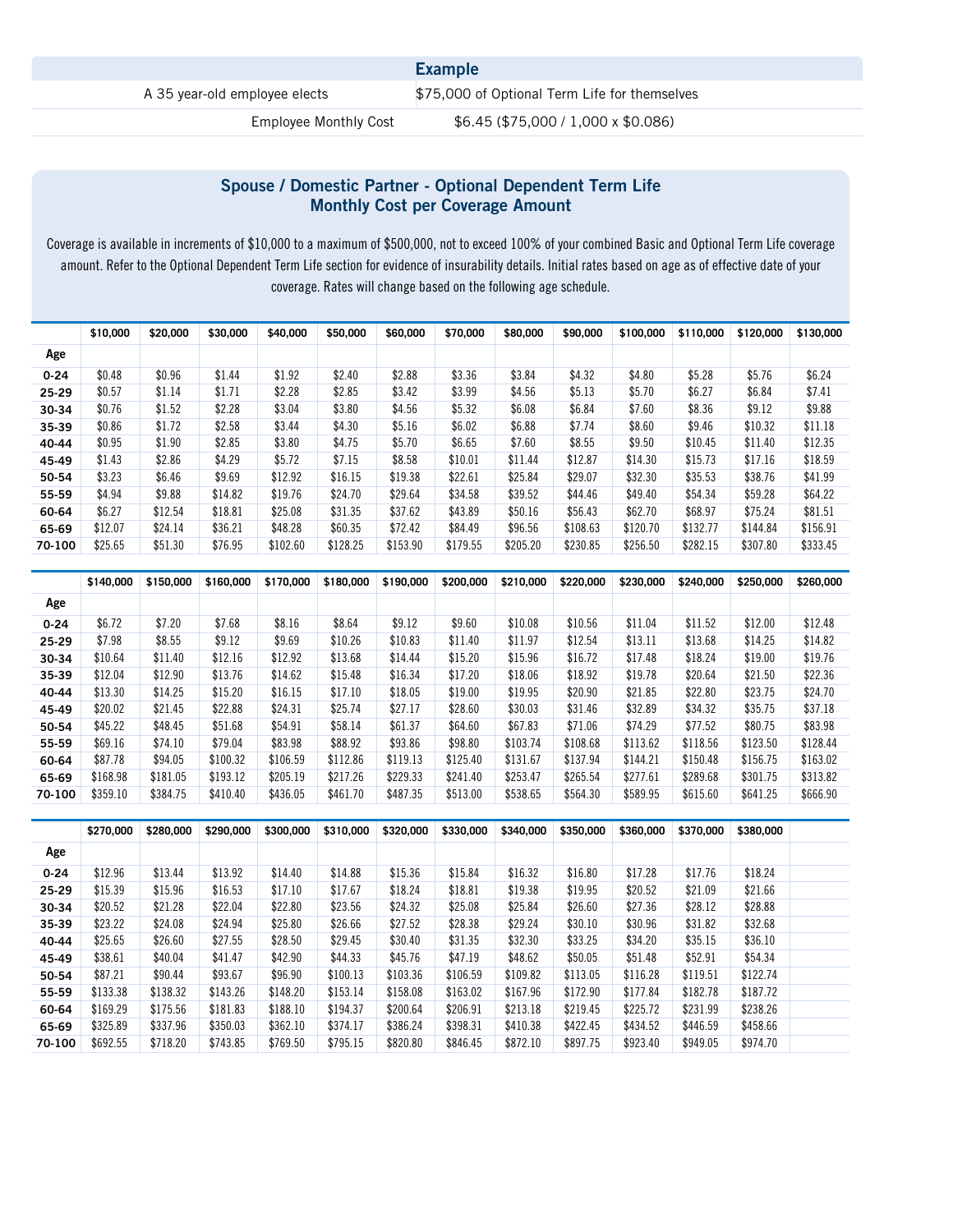## **Spouse / Domestic Partner - Optional Dependent Term Life Monthly Cost per Coverage Amount**

Coverage is available in increments of \$10,000 to a maximum of \$500,000, not to exceed 100% of your combined Basic and Optional Term Life coverage amount. Refer to the Optional Dependent Term Life section for evidence of insurability details. Initial rates based on age as of effective date of your coverage. Rates will change based on the following age schedule.

|          | \$390,000  | \$400,000  | \$410,000  | \$420,000  | \$430,000  | \$440,000  | \$450,000  | \$460,000  | \$470,000  | \$480,000  | \$490,000  | \$500,000  |  |
|----------|------------|------------|------------|------------|------------|------------|------------|------------|------------|------------|------------|------------|--|
| Age      |            |            |            |            |            |            |            |            |            |            |            |            |  |
| $0 - 24$ | \$18.72    | \$19.20    | \$19.68    | \$20.16    | \$20.64    | \$21.12    | \$21.60    | \$22.08    | \$22.56    | \$23.04    | \$23.52    | \$24.00    |  |
| 25-29    | \$22.23    | \$22.80    | \$23.37    | \$23.94    | \$24.51    | \$25.08    | \$25.65    | \$26.22    | \$26.79    | \$27.36    | \$27.93    | \$28.50    |  |
| 30-34    | \$29.64    | \$30.40    | \$31.16    | \$31.92    | \$32.68    | \$33.44    | \$34.20    | \$34.96    | \$35.72    | \$36.48    | \$37.24    | \$38.00    |  |
| 35-39    | \$33.54    | \$34.40    | \$35.26    | \$36.12    | \$36.98    | \$37.84    | \$38.70    | \$39.56    | \$40.42    | \$41.28    | \$42.14    | \$43.00    |  |
| 40-44    | \$37.05    | \$38.00    | \$38.95    | \$39.90    | \$40.85    | \$41.80    | \$42.75    | \$43.70    | \$44.65    | \$45.60    | \$46.55    | \$47.50    |  |
| 45-49    | \$55.77    | \$57.20    | \$58.63    | \$60.06    | \$61.49    | \$62.92    | \$64.35    | \$65.78    | \$67.21    | \$68.64    | \$70.07    | \$71.50    |  |
| 50-54    | \$125.97   | \$129.20   | \$132.43   | \$135.66   | \$138.89   | \$142.12   | \$145.35   | \$148.58   | \$151.81   | \$155.04   | \$158.27   | \$161.50   |  |
| 55-59    | \$192.66   | \$197.60   | \$202.54   | \$207.48   | \$212.42   | \$217.36   | \$222.30   | \$227.24   | \$232.18   | \$237.12   | \$242.06   | \$247.00   |  |
| 60-64    | \$244.53   | \$250.80   | \$257.07   | \$263.34   | \$269.61   | \$275.88   | \$282.15   | \$288.42   | \$294.69   | \$300.96   | \$307.23   | \$313.50   |  |
| 65-69    | \$470.73   | \$482.80   | \$494.87   | \$506.94   | \$519.01   | \$531.08   | \$543.15   | \$555.22   | \$567.29   | \$579.36   | \$591.43   | \$603.50   |  |
| 70-100   | \$1,000.35 | \$1,026.00 | \$1,051.65 | \$1,077.30 | \$1,102.95 | \$1,128.60 | \$1,154.25 | \$1,179.90 | \$1,205.55 | \$1,231.20 | \$1,256.85 | \$1,282.50 |  |

Rates may change as the insured enters a higher age category. Also, rates may change if plan experience requires a change for all insureds.

Spouse / Domestic Partner rate is based on Spouse / Domestic Partner's age.

|         |         |         | Children - Optional Dependent Term Life Monthly Cost per Coverage Amount |          |          |          |                                                                                                                                      |
|---------|---------|---------|--------------------------------------------------------------------------|----------|----------|----------|--------------------------------------------------------------------------------------------------------------------------------------|
|         |         |         | One premium rate covers all eligible children                            |          |          |          | Coverage is available in increments of \$2,500 to a maximum of \$20,000, not to exceed 100% of your Basic Term Life coverage amount. |
| \$2,500 | \$5,000 | \$7.500 | \$10,000                                                                 | \$12,500 | \$15,000 | \$17,500 | \$20,000                                                                                                                             |
| \$0.56  | \$1.13  | \$1.69  | \$2.25                                                                   | \$2.81   | \$3.38   | \$3.94   | \$4.50                                                                                                                               |

Rates may change if plan experience requires a change for all insureds.

## **"How much does this Optional AD&D insurance cost?"**

## **Employee - Optional Accidental Death & Dismemberment Monthly Cost per Coverage Amount**

Your Optional AD&D coverage amount is equal to your Optional Dependent Term Life coverage amount. Your combined Basic AD&D and Optional AD&D cannot exceed

| \$2,500,000. Refer to the Optional AD&D section for evidence of insurability details. |                                                                     |  |  |  |  |  |  |  |  |  |
|---------------------------------------------------------------------------------------|---------------------------------------------------------------------|--|--|--|--|--|--|--|--|--|
| <b>Insured</b>                                                                        | <b>Monthly Cost of Insurance</b><br>(rates per \$1,000 of Coverage) |  |  |  |  |  |  |  |  |  |
| <b>Employee</b>                                                                       | \$0.020                                                             |  |  |  |  |  |  |  |  |  |

\* This is optional coverage and the entire cost of coverage is employee paid.

<sup>7</sup> California Residents Coverage is extended to include California Registered Domestic Partners.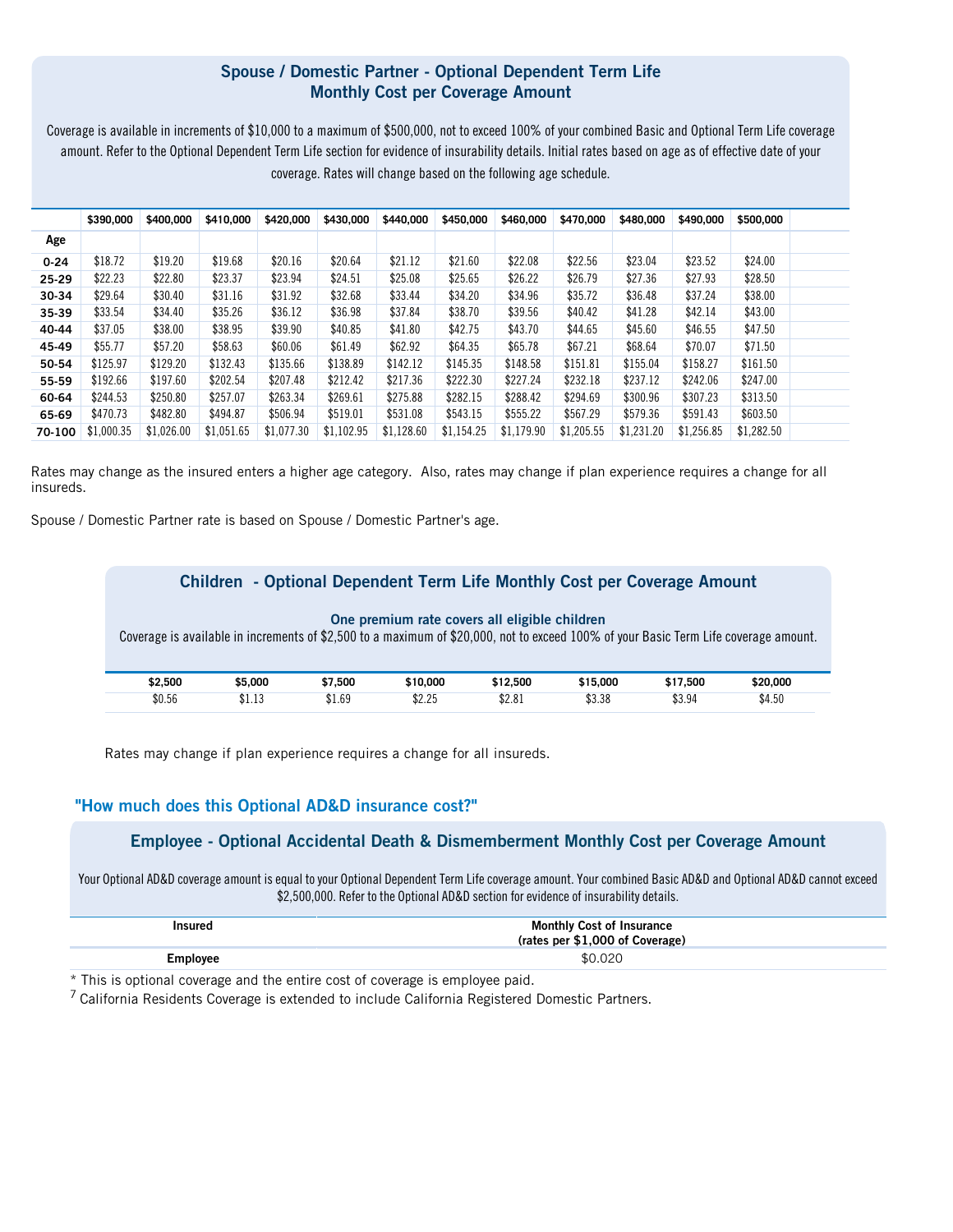#### **Worksheet for Optional AD&D (Employee)**

Follow this worksheet to determine the cost of insurance for you. 1. Select the desired amount of coverage \$\_\_\_\_\_\_\_\_\_\_

- 2. Select the desired amount of coverage<br>
2. Locate the monthly rate<br>
The monthly rate per \$1,000 is \$
- 
- 2. Locate the monthly rate<br>3. Divide the selected amount of coverage by \$1,000.<br>Then multiply the result by the menthly rate to set Divide the selected amount of coverage by \$1,000.<br>Then multiply the result by the monthly rate to get Divide the selected amount of co<br>Then multiply the result by the n<br>the monthly cost of insurance.

The monthly rate per  $$1,000$  is  $$$ <br> $$$ <br> $$$  divided by  $$1,000$  is  $$$ \_\_\_\_\_\_\_\_\_\_ multiplied by \$\_\_\_\_\_\_\_\_\_\_ = \$\_\_\_\_\_\_\_\_\_\_ Total Monthly Cost of Insurance = \$\_\_\_\_\_\_\_\_\_\_

Total (monthly) cost of insurance  $=$  \$

## **Spouse/Domestic Partner - Optional Accidental Death & Dismemberment Monthly Cost per Coverage Amount**

Coverage is available in increments of \$10,000 to a maximum of \$500,000. Refer to the Optional AD&D section for evidence of insurability details.

| \$10,000  | \$20,000  | \$30,000  | \$40,000  | \$50,000  | \$60,000  | \$70,000  | \$80,000  | \$90,000  | \$100,000 | \$110,000 | \$120,000 | \$130,000 |
|-----------|-----------|-----------|-----------|-----------|-----------|-----------|-----------|-----------|-----------|-----------|-----------|-----------|
| \$0.20    | \$0.40    | \$0.60    | \$0.80    | \$1.00    | \$1.20    | \$1.40    | \$1.60    | \$1.80    | \$2.00    | \$2.20    | \$2.40    | \$2.60    |
| \$140,000 | \$150,000 | \$160,000 | \$170,000 | \$180,000 | \$190,000 | \$200,000 | \$210,000 | \$220,000 | \$230,000 | \$240,000 | \$250,000 | \$260,000 |
| \$2.80    | \$3.00    | \$3.20    | \$3.40    | \$3.60    | \$3.80    | \$4.00    | \$4.20    | \$4.40    | \$4.60    | \$4.80    | \$5.00    | \$5.20    |
| \$270,000 | \$280,000 | \$290,000 | \$300,000 | \$310,000 | \$320,000 | \$330,000 | \$340,000 | \$350,000 | \$360,000 | \$370,000 | \$380,000 |           |
| \$5.40    | \$5.60    | \$5.80    | \$6.00    | \$6.20    | \$6.40    | \$6.60    | \$6.80    | \$7.00    | \$7.20    | \$7.40    | \$7.60    |           |
| \$390,000 | \$400,000 | \$410,000 | \$420,000 | \$430,000 | \$440,000 | \$450,000 | \$460,000 | \$470,000 | \$480,000 | \$490,000 | \$500,000 |           |
| \$7.80    | \$8.00    | \$8.20    | \$8.40    | \$8.60    | \$8.80    | \$9.00    | \$9.20    | \$9.40    | \$9.60    | \$9.80    | \$10.00   |           |

#### **Children - Optional Accidental Death & Dismemberment Monthly Cost per Coverage Amount One premium rate covers all eligible children**

Coverage is available in increments of \$2,500 to a maximum of \$20,000.

| \$2,500 | \$5,000 | \$7,500            | \$10,000 | \$12,500 | \$15,000 | \$17,500 | \$20,000 |
|---------|---------|--------------------|----------|----------|----------|----------|----------|
| \$0.05  | \$0.10  | ሰሰ<br><b>JU.LU</b> | \$0.20   | \$0.25   | \$0.30   | \$0.35   | \$0.40   |